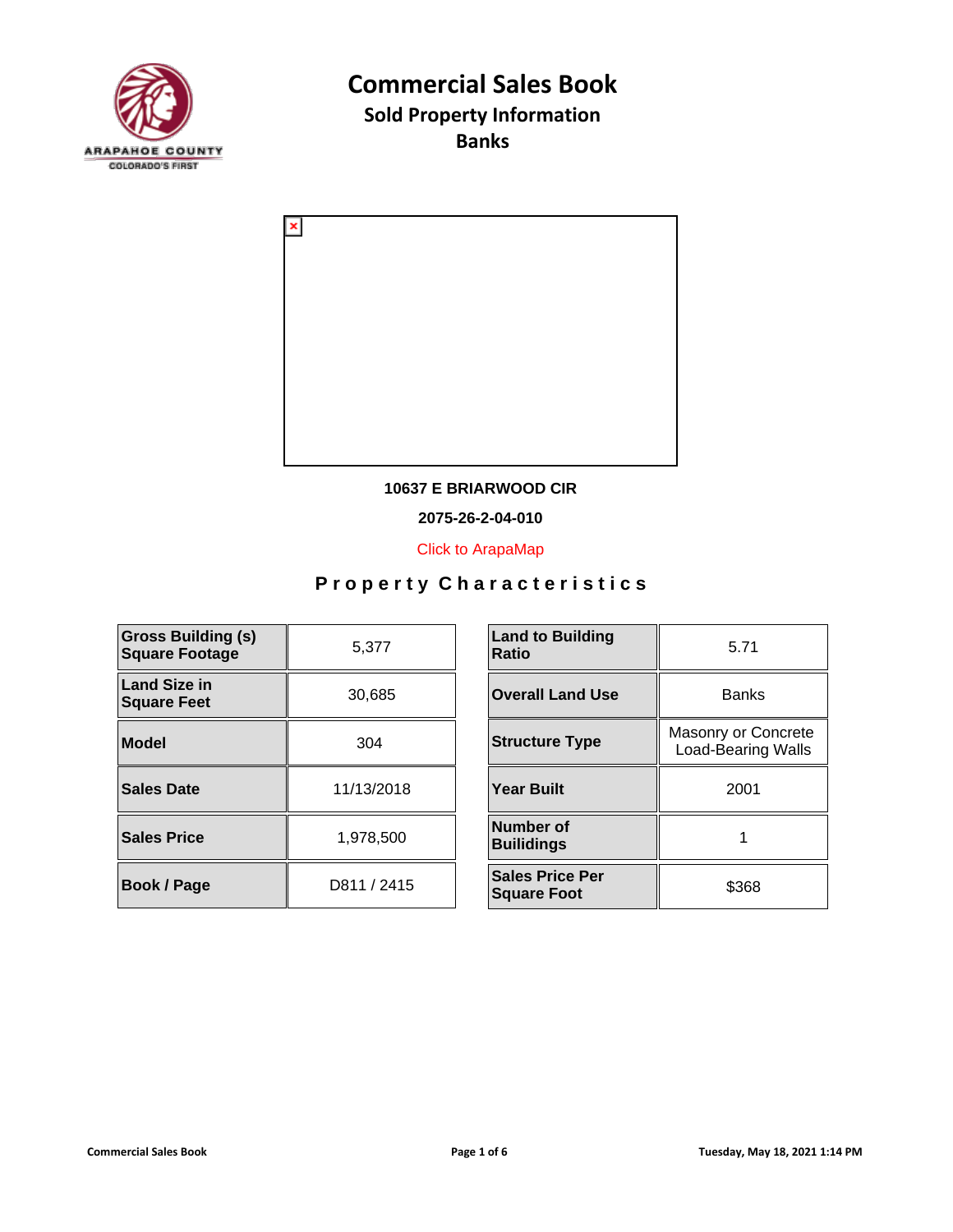



**2990 S PEORIA ST**

**1973-36-2-23-002**

[Click to ArapaMap](https://gis.arapahoegov.com/arapamaplite/?PARCEL=1973-36-2-23-002)

| <b>Gross Building (s)</b><br><b>Square Footage</b> | 5,552       | <b>Land to Building</b><br><b>Ratio</b>      |
|----------------------------------------------------|-------------|----------------------------------------------|
| <b>Land Size in</b><br><b>Square Feet</b>          | 49.915      | <b>Overall Land Use</b>                      |
| Model                                              | 426         | <b>Structure Type</b>                        |
| Sales Date                                         | 09/25/2019  | <b>Year Built</b>                            |
| <b>Sales Price</b>                                 | 1,175,000   | Number of<br><b>Builidings</b>               |
| <b>Book / Page</b>                                 | D910 / 1123 | <b>Sales Price Per</b><br><b>Square Foot</b> |

| <b>Land to Building</b><br>Ratio             | 8.99                                             |
|----------------------------------------------|--------------------------------------------------|
| <b>Overall Land Use</b>                      | <b>Banks</b>                                     |
| <b>Structure Type</b>                        | Masonry or Concrete<br><b>Load-Bearing Walls</b> |
| <b>Year Built</b>                            | 1981                                             |
| Number of<br><b>Builidings</b>               |                                                  |
| <b>Sales Price Per</b><br><b>Square Foot</b> | \$212                                            |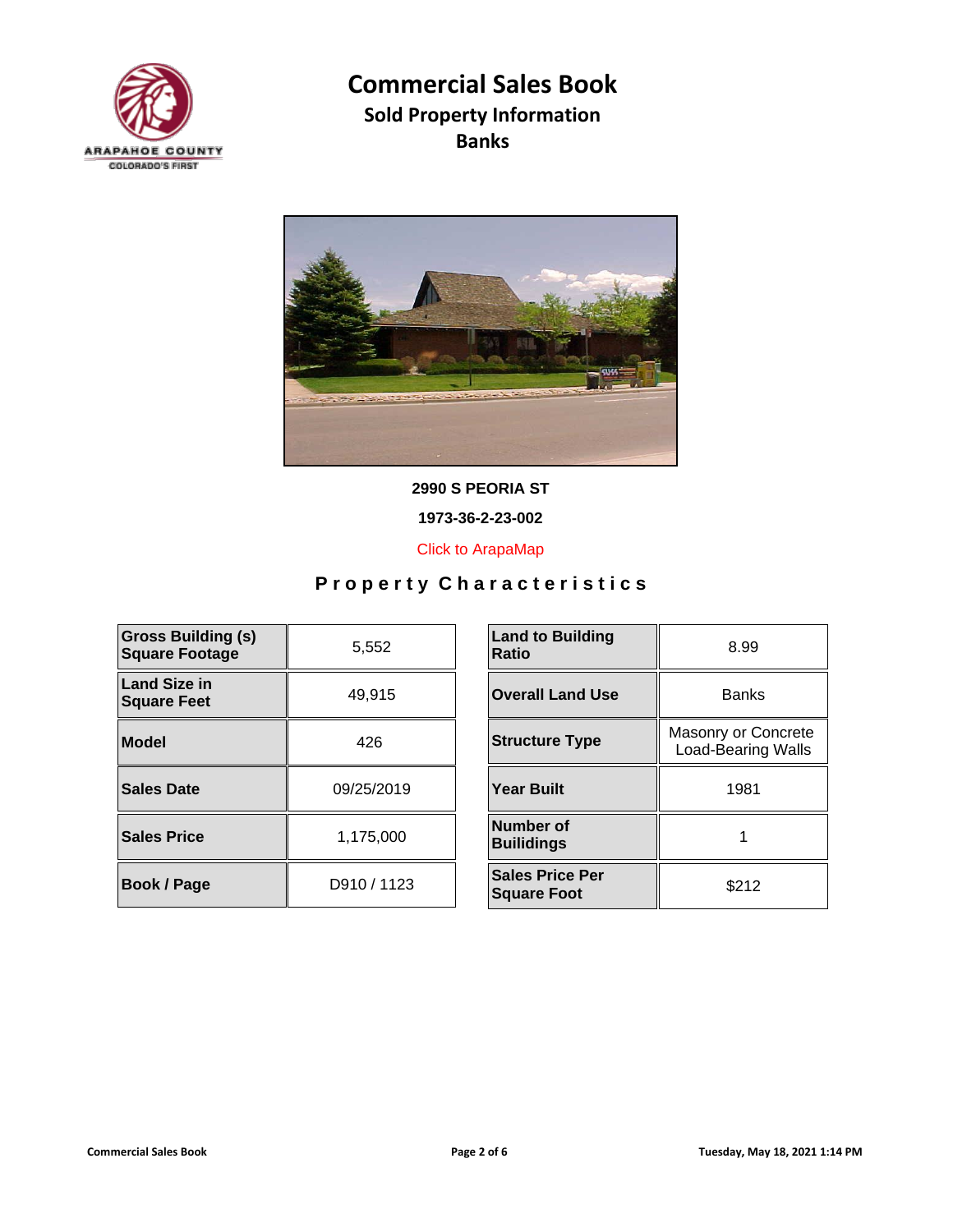



**2200 S BUCKLEY RD**

**1975-28-3-16-001**

[Click to ArapaMap](https://gis.arapahoegov.com/arapamaplite/?PARCEL=1975-28-3-16-001)

| <b>Gross Building (s)</b><br><b>Square Footage</b> | 11,641      | <b>Land to Building</b><br><b>Ratio</b>      |
|----------------------------------------------------|-------------|----------------------------------------------|
| <b>Land Size in</b><br><b>Square Feet</b>          | 129,809     | <b>Overall Land Use</b>                      |
| Model                                              | 304         | <b>Structure Type</b>                        |
| Sales Date                                         | 12/20/2019  | <b>Year Built</b>                            |
| <b>Sales Price</b>                                 | 4.600.000   | Number of<br><b>Builidings</b>               |
| <b>Book / Page</b>                                 | D914 / 1647 | <b>Sales Price Per</b><br><b>Square Foot</b> |

| <b>Land to Building</b><br>Ratio             | 11.15                                            |  |
|----------------------------------------------|--------------------------------------------------|--|
| <b>Overall Land Use</b>                      | <b>Banks</b>                                     |  |
| <b>Structure Type</b>                        | Masonry or Concrete<br><b>Load-Bearing Walls</b> |  |
| <b>Year Built</b>                            | 1982                                             |  |
| Number of<br><b>Builidings</b>               |                                                  |  |
| <b>Sales Price Per</b><br><b>Square Foot</b> | \$395                                            |  |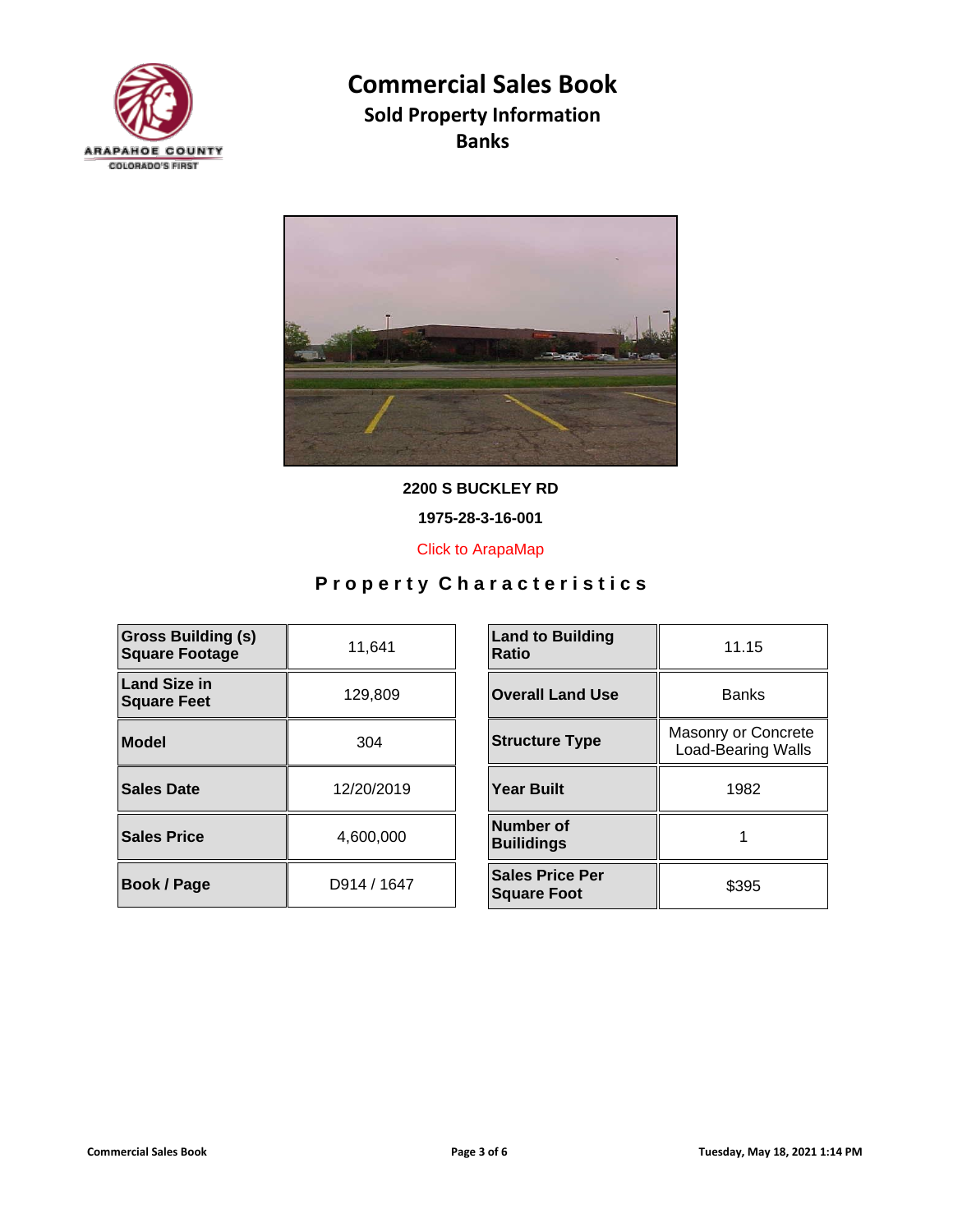



**3535 S ELATI ST**

**2077-03-2-05-015**

[Click to ArapaMap](https://gis.arapahoegov.com/arapamaplite/?PARCEL=2077-03-2-05-015)

| <b>Gross Building (s)</b><br><b>Square Footage</b> | 1.444       | <b>Land to Building</b><br><b>Ratio</b>      |
|----------------------------------------------------|-------------|----------------------------------------------|
| Land Size in<br><b>Square Feet</b>                 | 18,750      | <b>Overall Land Use</b>                      |
| Model                                              | 304         | <b>Structure Type</b>                        |
| Sales Date                                         | 10/24/2019  | <b>Year Built</b>                            |
| <b>Sales Price</b>                                 | 800,000     | Number of<br><b>Builidings</b>               |
| <b>Book / Page</b>                                 | D914 / 2933 | <b>Sales Price Per</b><br><b>Square Foot</b> |

| <b>Land to Building</b><br>Ratio             | 12.98                                            |
|----------------------------------------------|--------------------------------------------------|
| <b>Overall Land Use</b>                      | <b>Banks</b>                                     |
| <b>Structure Type</b>                        | Masonry or Concrete<br><b>Load-Bearing Walls</b> |
| <b>Year Built</b>                            | 1982                                             |
| Number of<br><b>Builidings</b>               |                                                  |
| <b>Sales Price Per</b><br><b>Square Foot</b> | \$554                                            |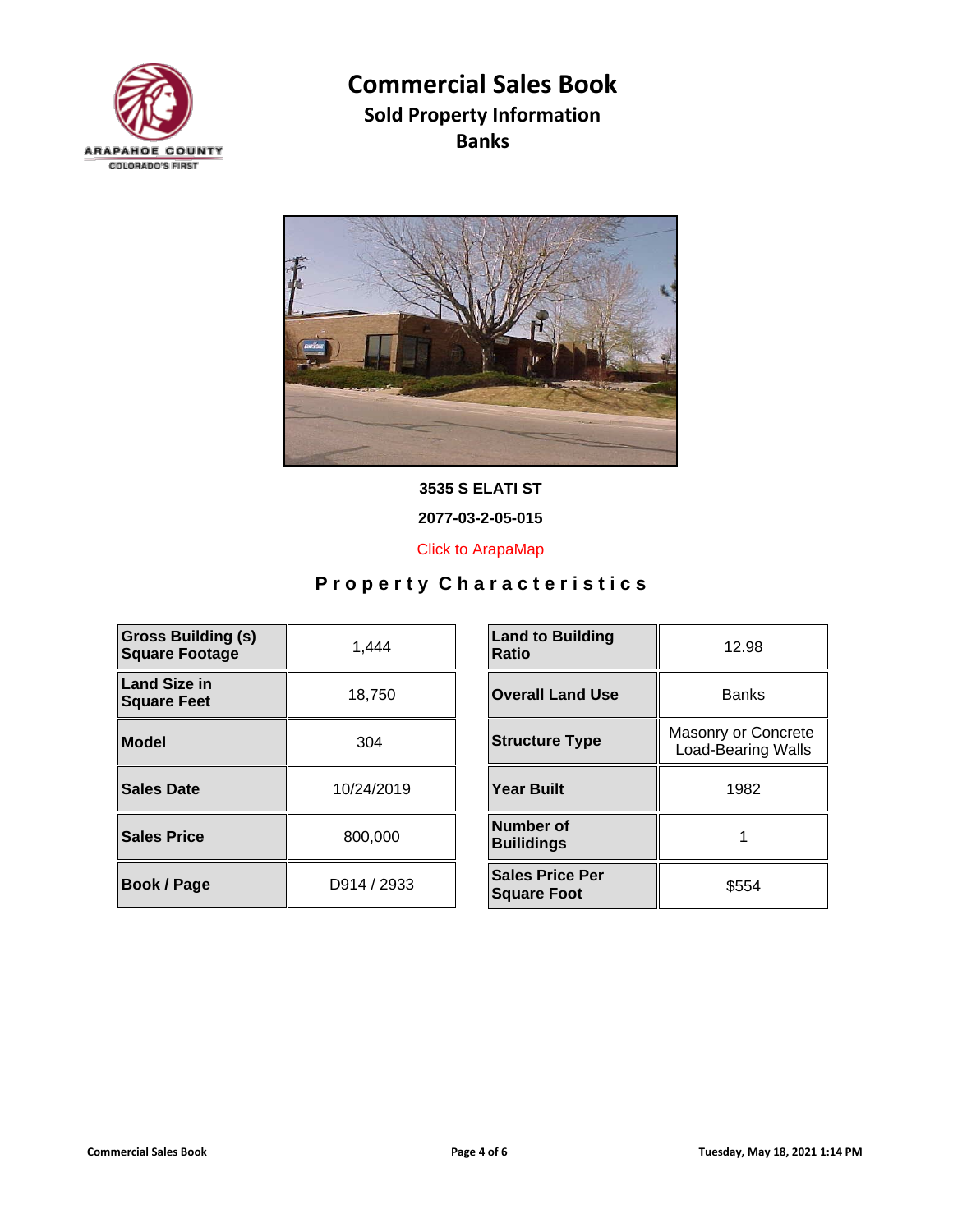



**7801 East ARAPAHOE RD**

**2075-21-3-03-003**

[Click to ArapaMap](https://gis.arapahoegov.com/arapamaplite/?PARCEL=2075-21-3-03-003)

| <b>Gross Building (s)</b><br><b>Square Footage</b> | 11,097      | <b>Land to Building</b><br><b>Ratio</b>      |
|----------------------------------------------------|-------------|----------------------------------------------|
| <b>Land Size in</b><br><b>Square Feet</b>          | 43,222      | <b>Overall Land Use</b>                      |
| <b>Model</b>                                       | 304         | <b>Structure Type</b>                        |
| Sales Date                                         | 02/13/2020  | <b>Year Built</b>                            |
| <b>Sales Price</b>                                 | 5,227,000   | Number of<br><b>Builidings</b>               |
| <b>Book / Page</b>                                 | E001 / 9297 | <b>Sales Price Per</b><br><b>Square Foot</b> |

| <b>Land to Building</b><br><b>Ratio</b>      | 3.89                                             |  |
|----------------------------------------------|--------------------------------------------------|--|
| <b>Overall Land Use</b>                      | <b>Banks</b>                                     |  |
| <b>Structure Type</b>                        | <b>Fireproof Structure</b><br><b>Steel Frame</b> |  |
| <b>Year Built</b>                            | 1980                                             |  |
| Number of<br><b>Builidings</b>               |                                                  |  |
| <b>Sales Price Per</b><br><b>Square Foot</b> | \$471                                            |  |